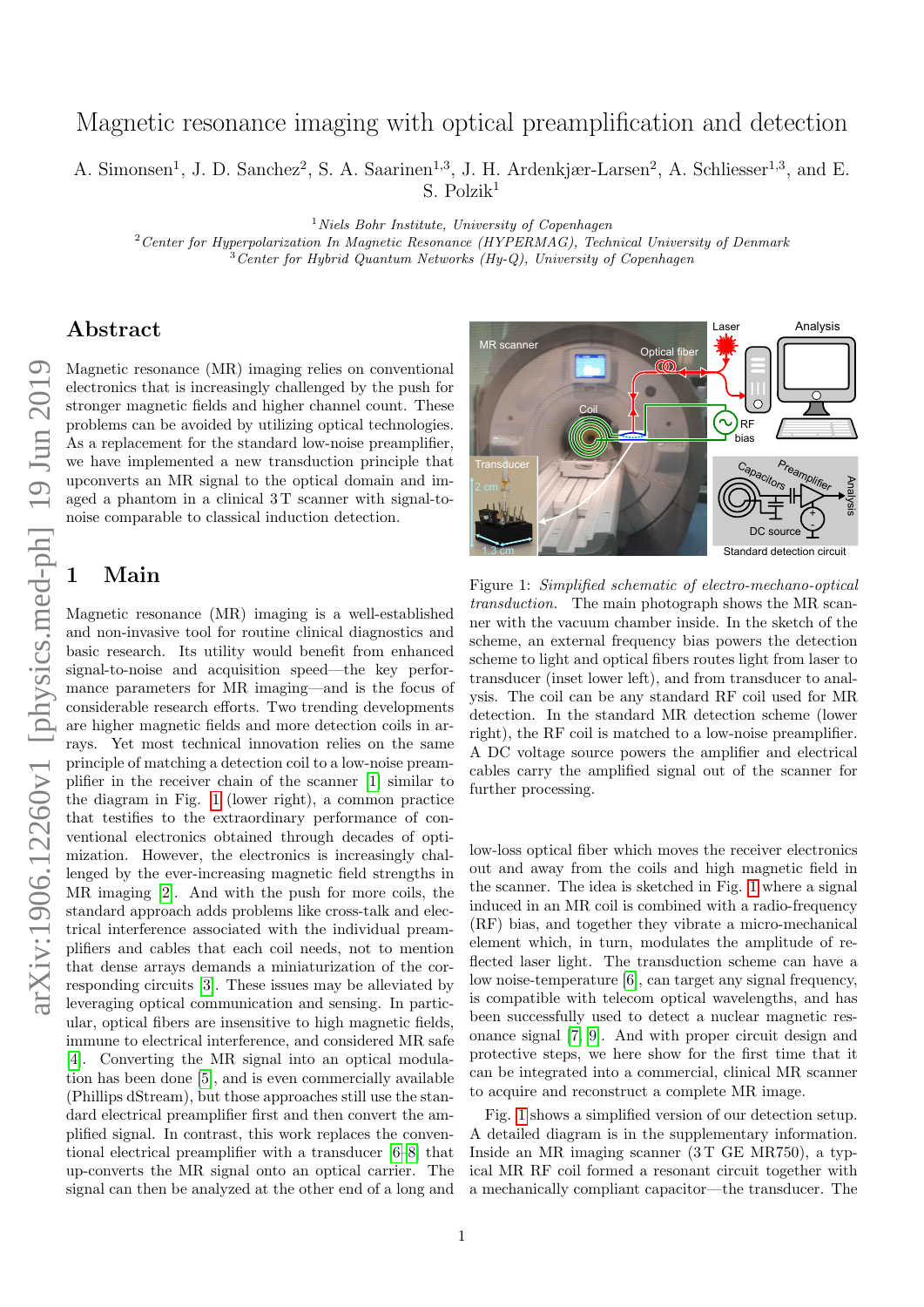circuit was tuned to resonate at the Larmor precession frequency of the nuclear spins aligned along a strong magnetic field. In our case, the setup specifically involved  $^{13}C$  nuclear spins and a 3 T magnetic field, i.e. a precession of 32 MHz. The scanner applied an RF pulse to excite the nuclear precession—the transmit pulse. Furthermore, it applied gradient magnetic fields that enable selective excitation of atoms and encodes their phase through spatially-dependent time evolution. As the spins precess, they create an oscillating magnetic flux through the coil thus inducing a voltage in the RF coil. That voltage is usually electronically amplified and processed to generate the MR image. Our new development consists of replacing the standard preamplifier with an optomechanical transducer that converts the MR signal to an amplitude modulation of laser light. The transducer was connected directly in parallel to the coil and consisted of a freely suspended membrane—equivalent to a tiny drum-skin—that simultaneously constitutes one side of a capacitor and one mirror in an optical cavity. Charges on the capacitor exert a force on the membrane and cause it to move, and this motion then changes the capacitance and thus also the charges that affects the motion. Hence, the mechanical and electrical resonance are parametrically coupled [\[10\]](#page-4-2). As the MR signal induces charges on the capacitor, the resulting motion proportionally changes the reflection of light from the optical cavity. This transduction is most sensitive when the membrane is driven near resonance, which a signal at any frequency can do in unison with an RF bias if the beatnote between the signal and the bias is at the membrane's resonance—see [\[11\]](#page-4-3) for the detailed theory. In our case, that meant the bias frequency had to be the difference between the Larmor precession and the membrane resonance, 32 MHz and 1.4 MHz respectively. Note that because the bias and signal are non-degenerate, interference and cross-talk between them can be removed through filtering and the mechanical response helps with that. After the transduction, we downconverted the detected signal from optical modulation to the RF domain simply by measuring the reflected optical power with a detector. Although this output was frequency-shifted to the mechanical frequency, it corresponded to the voltage induced in the coil by the MR sequence and was consequently sufficient to reconstruct the MR image through post-processing. However, we chose, out of convenience, to leverage the scanner's dedicated imaging software and fed the transduced signal back to the scanner's receiver channel. That required the signal to be frequency-shifted back to the signal frequency expected by the scanner, which we did by mixing the transducer signal with the RF bias (see the methods section and figure in supplementary information).

The transducer's membrane was circular and made out of alumina and aluminum under tensile stress attached on top of a partially reflective mirror. See the methods section and [\[8\]](#page-4-0) for details. Because aluminum reflects, the membrane and mirror formed an optical cavity with a length determined by the cleanroom fabrication procedure. We designed the stack such that the fixed wavelength of our laser was about one cavity linewidth (half width at half max) away from the resonance of the optical cavity. Laser light was routed to the sample by an optical network and coupled directly from fiber into the cavity through focusing optics. The same fiber also collected the reflection, and the optical network then routed the signal to a detector. To electrically connect the transducer and the circuit, we mounted and wirebonded the membrane chips to an 8-pin integrated circuit socket. Because the transducer needs vacuum to operate, we placed the assembly inside a vacuum chamber made of glass-fiber that could hold a pressure below  $1 \times 10^{-3}$  mbar throughout the measurement series—see the method section. The chip and the circuit were then connected with a short RF cable via a vacuum feedthrough. We protected the transducer from electro-static discharges with a switch (see Fig. [1,](#page-0-0) lower left) that could short-circuit the capacitor pins. This was particularly important whenever we connected the transducer to circuitry or transported it. In addition, we took several protective steps beyond [\[6](#page-2-5)[–9,](#page-4-1) [12\]](#page-4-4) to prevent the membrane from collapsing during the transmit pulse: first, two crossed diodes were added in parallel to the transducer to short it if the induced voltage exceed their threshold. Such protection is a common way to protect standard preamplifiers, but did not sufficiently protect the transducer on its own. In addition, it unfortunately limits the RF bias that can be applied, but we could anyway get satisfactory transduction performance. Second, the detection resonance was detuned to minimize the voltage and current induced in the coil by the transmit pulse. This is another standard technique in MR imaging [\[1\]](#page-2-0) and the scanner supplied the trigger signal that controlled the detuning. For this purpose, the coil loop had a segmenting capacitor and additional components that together created a tank circuit when the trigger activated a PIN diode's forward-voltage threshold. The full circuit diagram is described in the methods section and shown in supplementary information. Third, the RF bias was switched off by pulse-modulating the bias amplitude with the same trigger that detuned the circuit. See the full setup diagram in supplementary information. Note that the RF bias and spin-flip pulse overlap a little because the long (8 m) RF cables to and from the scanner add a time delay (∼100 ns), but this was not a problem with everything else in place.

In its first implementation, the transduction scheme had problems with excess noise which we addressed in the following ways: first, the RF bias was filtered twice to reduce its sideband noise at the detection frequency. Once through an external filter and then through a filter built into the detection circuit. Such sideband noise can limit sensitivity [\[7,](#page-2-6) [9\]](#page-4-1). Second, there was considerable added noise when flexible cables connected the setup inside the scanner room with the setup outside. We believe the poor shielding of the cables allowed ambient noise to leak into the setup. Using instead semi-rigid cables with better shielding reduced the noise significantly. Third, electrical noise at the membrane-frequency could drive the mechanical motion because our sample had trapped charges [\[8\]](#page-4-0). We cancelled these out with a DC bias on the transducer which gave significant reduction in the overall transducer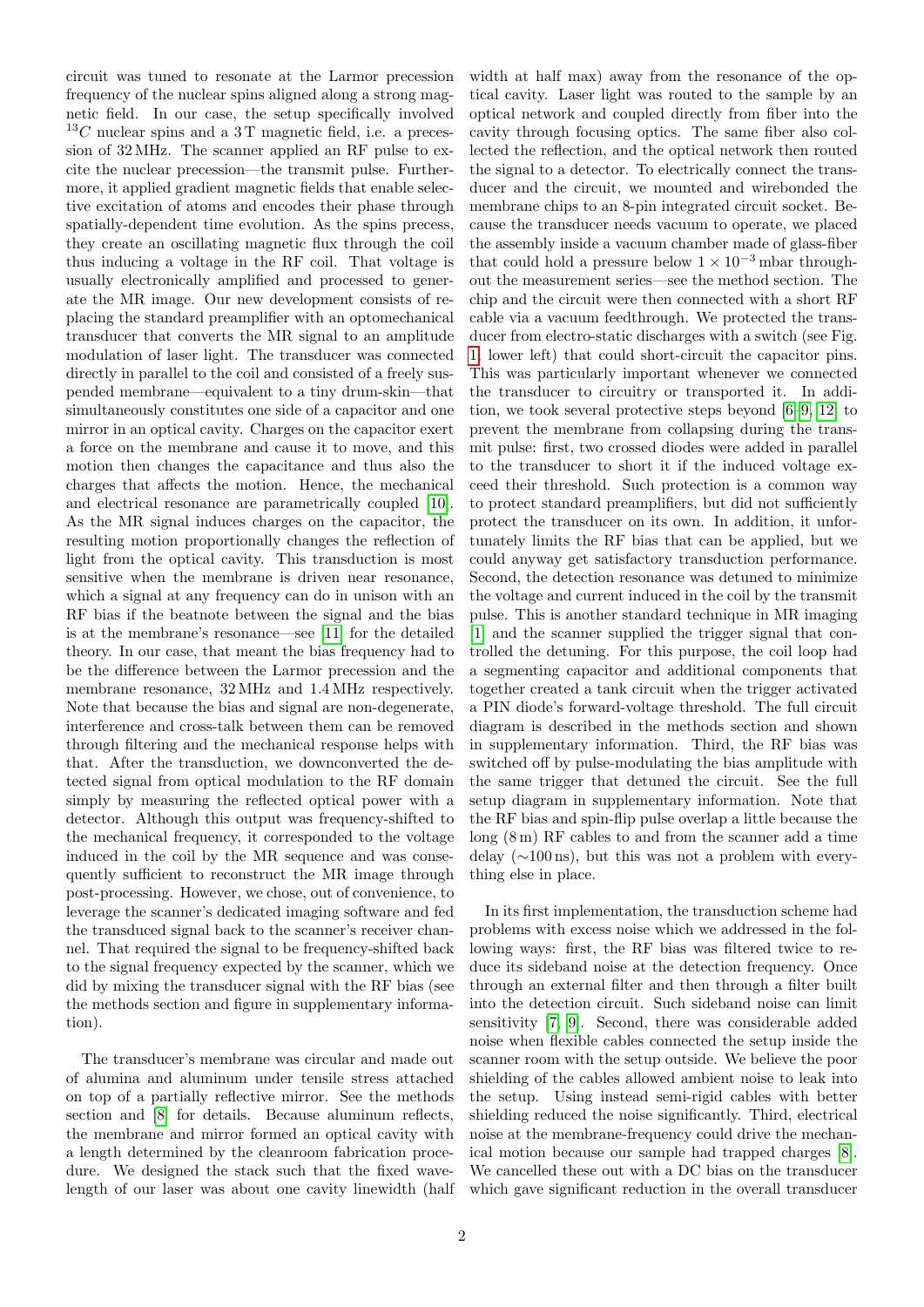noise. With those noise-eliminating steps in place, we obtained the data shown in Fig. [2](#page-3-0) with the optomechanical transduction.

We imaged a phantom (Fig. [2a](#page-3-0)) consisting of a bottle filled with ethylene glycol (purity 99.8 %; natural abundance, 1.1%, <sup>13</sup>C; triplet with  $J_{CH}$  of 142 Hz). The recorded image (Fig. [2c](#page-3-0)) shows the spatial density of  $13C$  atoms in a cross-section through the bottle. As we expected, the image does not have a uniform signal-tonoise throughout the volume because we used a surface coil where the detected signal decays with the increased distance to the coil (Fig. [2b](#page-3-0)). This effect is not corrected in the image processing. To each image voxel corresponds a spectrum obtained from the spin-precession (Fig. [2d](#page-3-0)). For ethylene glycol, that spectrum has a characteristic triplet as shown in the reference measurement (Fig. [2d](#page-3-0)), obtained with a commercial coil but still using the same phantom and scanner. And the spectrum obtained with the transducer (Fig. [2e](#page-3-0)) also shows the same triplet. Additionally, the two detection schemes have different background noise; for the standard electronic amplifier the noise is flat in a broad window, but for the transducer it has a distinctive narrow Lorentzian lineshape plus an offset (Fig. [2e](#page-3-0)). We believe the Lorentzian feature comes from the membrane's spectral response because the Lorentzian peak frequency and linewidth changed with the bias power as we expect from the electromechanical interaction [\[6,](#page-2-5) [11\]](#page-4-3). Additionally, moving the bias frequency also shifted the detected signal with respect to the noise peak and scaled its amplitude following the peak shape. This is an expected behaviour if the MR signal drives the membrane's motion and therefore further corroborates that the spectral shape of the noise is related to the mechanical motion. Furthermore, the transducer's flat noise background scales with optical power which suggests that it originates from amplitude noise of the laser, most likely due to shot-noise of light. Finally, we have not found any other spectral feature in the circuit response, nor any spurious noise in the setup, that is consistent with the observed Lorentzian peak.

In summary, we have implemented MR imaging with direct optical detection and amplification of the MR induction signal thus bringing the technical benefits of optical signal processing to the receiver chain of an MR scanner. To the best of our knowledge, this work represents the first successful implementation of direct electro-mechanooptical transduction in an MR system. We clearly see the expected image and spectrum for our phantom and coil, and a noise-background compatible with the mechanical motion's Lorentzian linewidth plus an offset from optical noise. The transducer's spectrum shows a signal-to-noise comparable with a commercial system, although still not as high, and a transduction bandwidth that is narrow compared to standard preamplifiers. However, both features can be improved greatly with straightforward improvements such as increasing the RF bias amplitude, reducing the capacitance in parallel with the transducer, and especially by decreasing the membrane-capacitor gap [\[7\]](#page-2-6). The noise can be reduced by cooling the system, increasing the mechanical quality factor, and using a lighter membrane [\[9\]](#page-4-1). Bandwidth can be increased by using multiple mechanical modes [\[12\]](#page-4-4). Improvements of the optical cavity will also benefit performance. Incidentally, our sample had a suboptimal cavity length for the specific bias voltage, so we can expect to reach better sensitivity using the present platform but with some fabrication optimization. Note that we deliberately reduced signal-to-noise slightly by upconverting the detected signal in order to send it back to the scanner. This step was not necessary, but convenient. Our future work will aim to address the trapped charges in transducer fabrication in order to eliminate the DC bias, and to address the transducer's need for vacuum with cleanroom packaging. The required vacuum should be achievable with available techniques [\[13\]](#page-4-5). Furthermore, while the RF bias is necessary to power the transduction scheme, supplying it with cables is not a necessity. The bias could instead be delivered wirelessly [\[14\]](#page-4-6), potentially delivered by the same coil that generates the transmit pulses, and collected by the RF coil. Such a scheme would eliminate all electrical connections to the RF coil, leaving the optical fiber as the only physical connection to the circuitry. This would enable a great increase in the density of elements in MR array coils, avoiding alltogether the performance and safety issues that stems from the large number of electrical connections present in MR arrays based on current technology.

## References

- <span id="page-2-0"></span>1. Edelstein, W., Hardy, C. & Mueller, O. Electronic decoupling of surface-coil receivers for NMR imaging and spectroscopy. Journal of Magnetic Resonance 67, 156–161. issn: 0022-2364 (Mar. 1986).
- <span id="page-2-1"></span>2. Sobol, W. T. Recent advances in MRI technology: Implications for image quality and patient safety. Saudi Journal of Ophthalmology 26, 393–399. issn: 1319-4534 (Oct. 2012).
- <span id="page-2-2"></span>3. Wiggins, G. C. et al. 96-Channel receive-only head coil for 3 Tesla: design optimization and evaluation. Magnetic resonance in medicine **62**, 754–62. ISSN: 1522-2594 (Sept. 2009).
- <span id="page-2-3"></span>4. Taffoni, F., Formica, D., Saccomandi, P., Di Pino, G. & Schena, E. Optical fiber-based MR-compatible sensors for medical applications: an overview. Sensors (Basel) 13, 14105–14120. issn: 1424-8220 (Oct. 2013).
- <span id="page-2-4"></span>5. Memis, O. G., Eryaman, Y., Aytur, O. & Atalar, E. Miniaturized Fiber-Optic Transmission System for MRI Signals. Magnetic Resonance in Medicind, 165– 173 (2008).
- <span id="page-2-5"></span>6. Bagci, T. et al. Optical detection of radio waves through a nanomechanical transducer. Nature 507, 81–85. issn: 1476-4687 (Mar. 2014).
- <span id="page-2-6"></span>7. Takeda, K. et al. Electro-mechano-optical detection of nuclear magnetic resonance. Optica 5, 152–158. issn: 2334-2536 (Feb. 2017).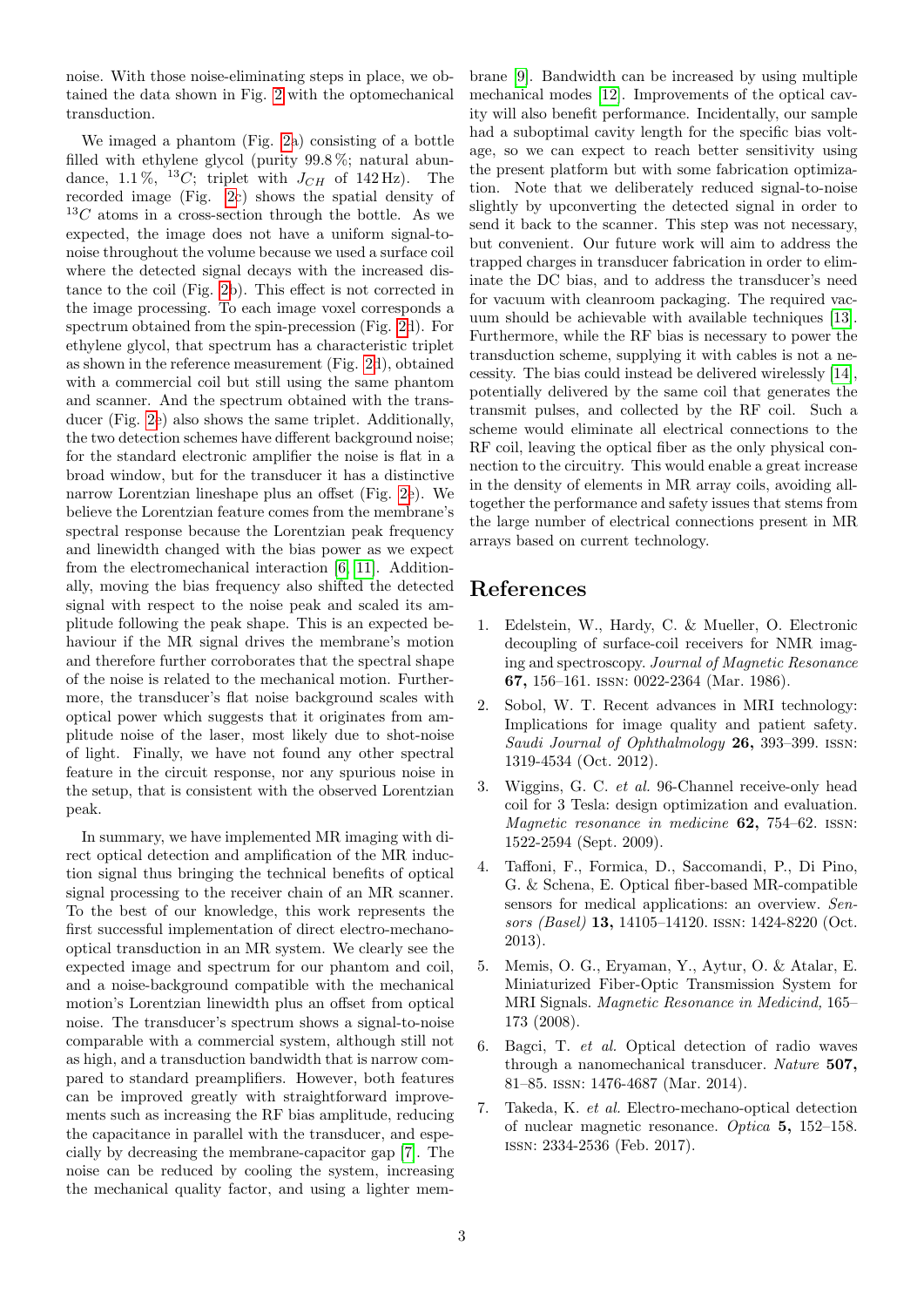

<span id="page-3-0"></span>Figure 2: MR image data obtained with the electro-mechano-optical transduction a, Sketch of the coil and phantom setup. The image plane intersects the center of the coil and is parallel to the bottle circumference. b, Simulated sensitivity versus distance to the coil. c, Surface plot showing the normalized peak amplitude of the detected signal. The dashed line indicates where the plane of the coil intersects the image. d, Spectrum of the MR signal measured with classical induction detection. e, Same spectrum measured with the transducer. Both spectra shows data with and without an induced MR signal, normalized to the signal-peak. With a signal, the spectrum shows the highest peak among the image voxels; without, the spectrum shows the average over the entire image and is equivalent to the noise background of detection.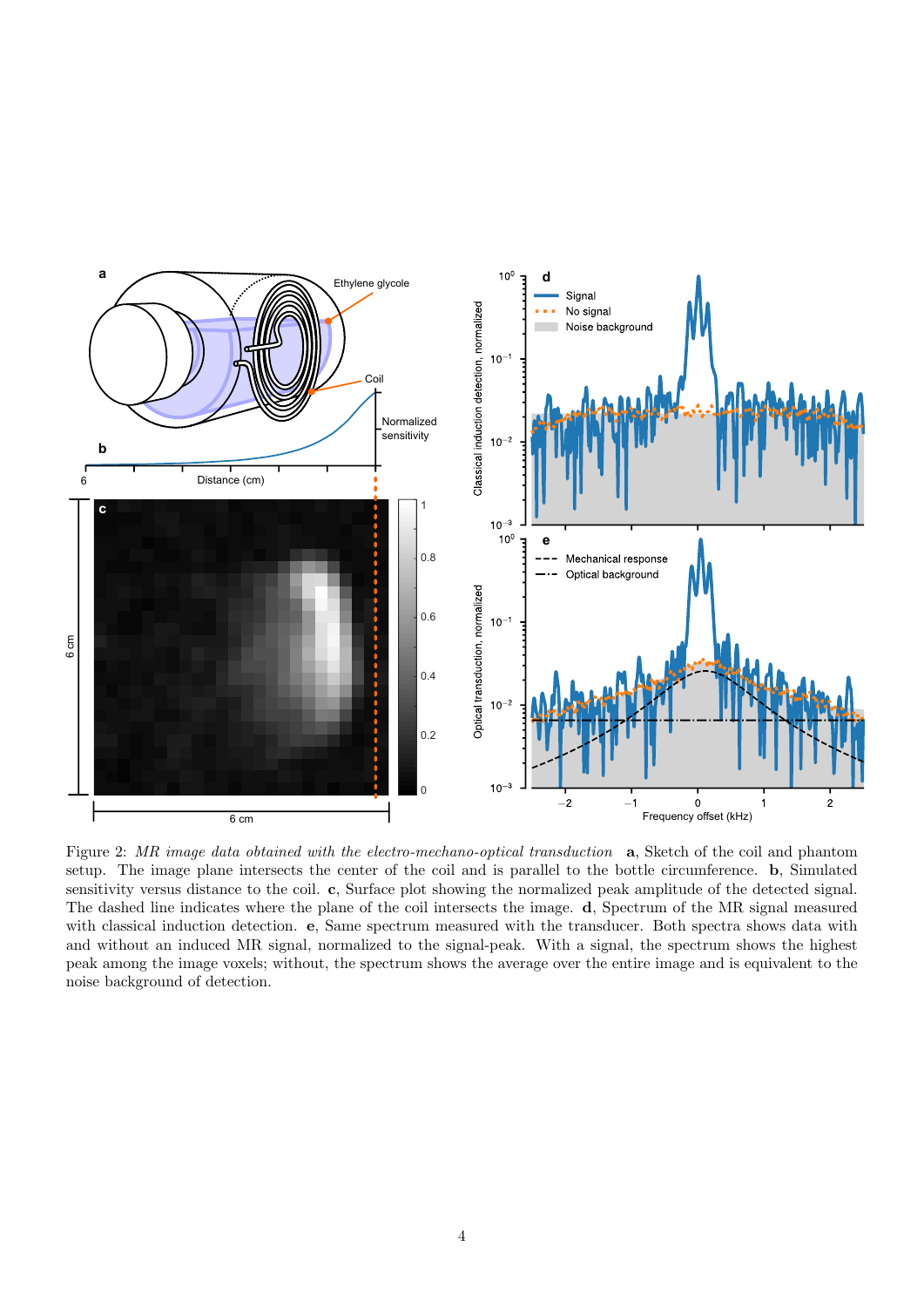- <span id="page-4-0"></span>8. Simonsen, A. et al. Sensitive optomechanical transduction of electric and magnetic signals to the optical domain. Optics Express  $27$ , 18561-18578. ISSN: 1094-4087 (June 2019).
- <span id="page-4-1"></span>9. Tominaga, Y., Nagasaka, K., Usami, K. & Takeda, K. Studies on NMR-signal up-conversion from radiofrequency to optical regimes using a lightweight nanomembrane transducer. Journal of Magnetic Resonance 298, 6–15. issn: 10907807 (2018).
- <span id="page-4-2"></span>10. Dougherty, W. M., Bruland, K. J., Garbini, J. L. & Sidles, J. A. Detection of AC magnetic signals by parametric mode coupling in a mechanical oscillator. Measurement Science and Technology 7, 1733–1739. issn: 0957-0233 (Dec. 1996).
- <span id="page-4-3"></span>11. Zeuthen, E., Schliesser, A., Taylor, J. M. & Sørensen, A. S. Electro-optomechanical equivalent circuits for quantum transduction. Physical Review Applied 10, 044036. issn: 03029743 (Oct. 2017).
- <span id="page-4-4"></span>12. Haghighi, I. M. et al. Sensitivity-bandwidth limit in a multimode optoelectromechanical transducer. Physical Review Applied 9, 034031. issn: 2331-7019 (Mar. 2018).
- <span id="page-4-5"></span>13. Rushton, J. A., Aldous, M. & Himsworth, M. D. Contributed Review: The feasibility of a fully miniaturized magneto-optical trap for portable ultracold quantum technology. Review of Scientific Instruments 85, 121501. ISSN: 0034-6748 (Dec. 2014).
- <span id="page-4-6"></span>14. Menke, T. et al. Reconfigurable re-entrant cavity for wireless coupling to an electro-optomechanical device. Review of Scientific Instruments 88, 094701. issn: 0034-6748 (Sept. 2017).
- <span id="page-4-7"></span>15. Rispoli, J. V. et al. Trap Design and Construction for High-Power Multinuclear Magnetic Resonance Experiments. Concepts in magnetic resonance. Part B, Magnetic resonance engineering 46B, 162–168. issn: 1552-5031 (Oct. 2016).
- <span id="page-4-8"></span>16. Abraham, E. R. I. & Cornell, E. A. Teflon feedthrough for coupling optical fibers into ultrahigh vacuum systems. Applied Optics **37,** 1762–1763. issn: 0003-6935 (1998).

# 2 Methods

### 2.1 Transducer fabrication

We fabricated the transducer in a cleanroom using standard techniques—see [\[8\]](#page-4-0) for a step-by-step account. The starting substrate was a fused silica wafer, 100 mm in diameter, with a partially reflective dielectric mirror on top. Alumina layers both protected the mirror and supported the membrane while aluminum defined the top and bottom electrodes of the membrane-capacitor. The membrane consisted of ∼70 nm alumina and ∼90 nm aluminum. We added tensile stress to the aluminum by annealing the wafers before releasing the membrane. Alumina got its tensile stress during deposition. A sacrificial silicon nitride layer was between the electrodes and it had a thickness designed to the desired cavity length. The layer also determines the gap between the capacitor electrodes. At the end of the fabrication, the layer is etched away to release the membrane.

The bottom electrode contained a hole, aligned to the center of the membrane, where light could pass through. Laser light was coupled into the cavity through this hole, using a gradient refractive-index lens attached to the backside of the transducer chip. We achieved optical alignment by first centering the membrane with respect to a silicon chip attached to the backside of the transducer chip. The silicon die had a large, square, and centered hole that guided the lens and ensured alignment to the cavity. Light was supplied through a fiber-pigtail terminated in a glass ferrule, with the ferrule and lens aligned by a glass tube that snugly fitted both. By changing the distance between ferrule and lens, we maximized the light delivered by the fiber, focused through the lens, reflected from the sample, and collected back into the input fiber. Finally, all components were fixed permanently with glue.

### 2.2 Circuit

The full circuit used to detect the imaging signal is shown in the supplementary information. The RF coil was a flat spiral coil with four windings and an outer diameter of 50 mm, wound with a 1.6 mm diameter silver wire. It had an inductance estimated to be 490 nH from simulation. A segmenting capacitor was inserted [\[15\]](#page-4-7) which formed a trap circuit together with parallel circuitry. The trap detuned the detection coil when activated by a PIN diode, i.e. when the diode's forward-bias threshold was exceeded by transmit trigger voltage. The main circuit board also included a bandpass filter at the RF bias frequency. Its purpose was to filter the RF bias' sideband noise at the MR signal frequency and prevent the RF bias from loading the detection resonance. Notably, the filter was designed to allow a DC offset on the bias to pass through.

### 2.3 MR setup

Supplementary information shows the full setup diagram explained here. We mounted the RF coil and detection circuit right outside a cryostat made from glass-fiber. Although the cryostat can cool the transducer and circuit,